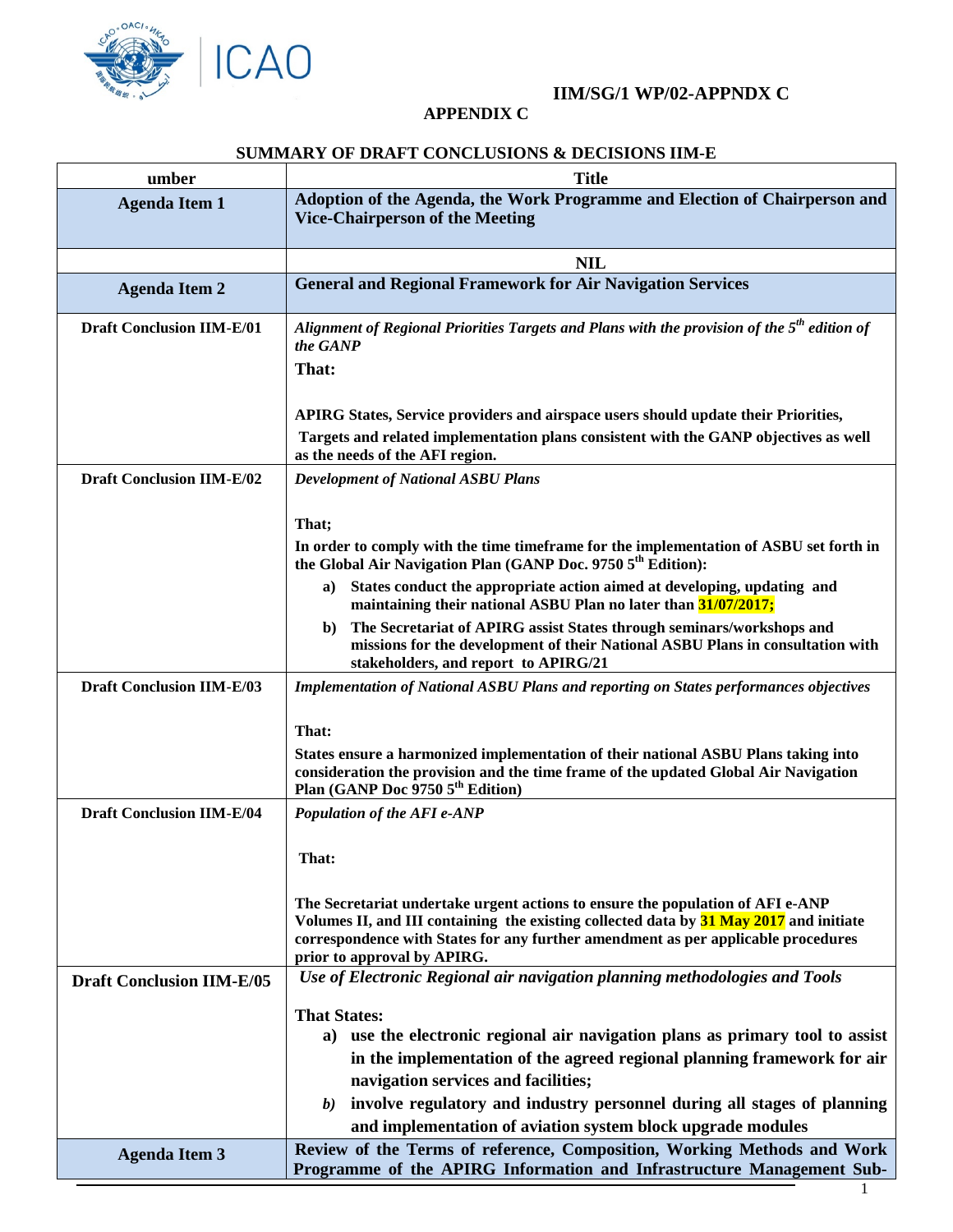

## **IIM/SG/1 WP/02-APPNDX C**

| umber                            | <b>Title</b>                                                                                                                                                                                                                                    |
|----------------------------------|-------------------------------------------------------------------------------------------------------------------------------------------------------------------------------------------------------------------------------------------------|
|                                  | Group (IIM/SG)                                                                                                                                                                                                                                  |
| <b>Draft Decision IIM-E/06</b>   | Terms of Reference, Composition, Working Methods and Programme of the<br><b>APIRG Infrastructure and Information Management Sub-Group (IIM/SG)</b>                                                                                              |
|                                  | That;                                                                                                                                                                                                                                           |
|                                  | The updated Terms of Reference, Composition, Working Methods and<br>Programme of the APIRG Information and Infrastructure Management Sub-<br>Group (IIM/SG) are adopted as attached in Appendix B                                               |
| <b>Agenda Item 4:</b>            | <b>Establishment and Operationalization of the APIRG IIM Sub-Group</b>                                                                                                                                                                          |
|                                  | 4.1<br><b>Project based approach</b>                                                                                                                                                                                                            |
| <b>Draft Conclusion IIM-E/07</b> | <b>IIM/SG Projects</b>                                                                                                                                                                                                                          |
|                                  | That:                                                                                                                                                                                                                                           |
|                                  | The IIM/SG projects attached in <b>Appendixes C, D</b> and <b>E</b> should be<br>$\boldsymbol{a}$<br>implemented by the established Project teams;                                                                                              |
|                                  | The Projects should be implemented in an agreed regional template to ensure<br>b)<br>harmonisation and alignment with the APIRG AAO/SG projects.                                                                                                |
|                                  | 4.2<br><b>Membership of the APIRG IIM/SG</b>                                                                                                                                                                                                    |
| <b>Draft Conclusion IIM-E08</b>  | <b>Establishment of the Project Teams</b>                                                                                                                                                                                                       |
|                                  | That;<br>The Secretariat circulate before 31 December 2016 the identified IIM<br>a)<br>Projects Templates in <b>Appendix F</b> to this report, to States for<br>participation in the implementation monitoring and reporting of the<br>Project; |
|                                  | b) States identified by the IIM-E meeting confirm their membership and<br>provide the Secretariat no later 31 January 2017, the name and CV of<br>their proposed experts for the Project Teams                                                  |
|                                  | States that did not attend this meeting to indicate their willingness to<br>C)<br>participate in the Project Teams                                                                                                                              |
| <b>Draft Conclusion IIM-E/9</b>  | <b>Finalization of the Establishment of IIM/SG</b>                                                                                                                                                                                              |
|                                  | That;<br>The Secretariat pursue the consultation with the AAO/SG and States in<br>order to ensure an appointment of the Chairs and Vice Chairs of the two APIRG<br>Sub Groups.<br>4.3<br><b>Project implementation</b>                          |
| <b>Draft Decision IIM-E/10</b>   | <b>Working methodology</b>                                                                                                                                                                                                                      |
|                                  | That;                                                                                                                                                                                                                                           |
|                                  | The nominated Project coordinators, with the assistance of the<br>a)<br>Secretariat, are encouraged to collaborate and consolidate the inputs pertaining                                                                                        |